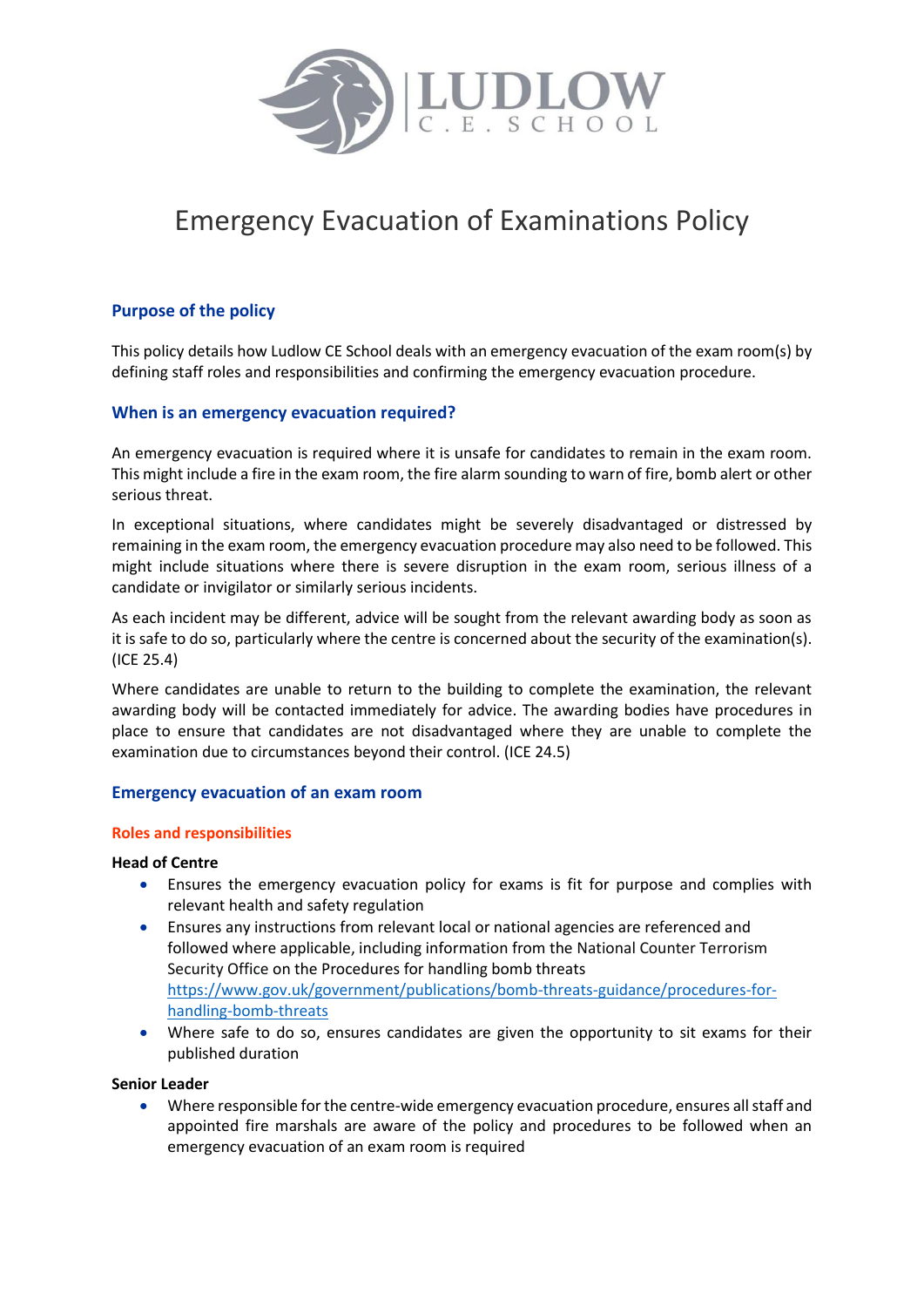#### **Special educational needs coordinator (SENCo)**

- Ensures appropriate arrangements are in place for the emergency evacuation of a disabled candidate from an exam room where different procedures or assistance may need to be provided for the candidate
- Ensures the candidate is informed prior to taking their exams of what will happen in the event of an emergency evacuation

#### **Exams Officer**

- Ensures invigilators are trained in emergency evacuation procedures and how an incident and actions taken must be recorded
- Ensures candidates are briefed prior to exams taking place, on what will happen in the event of an emergency in the exam room
- Provides invigilators with a copy of the emergency evacuation procedure for every exam room
- Provides a standard invigilator announcement for each exam room which includes appropriate instructions for candidates about emergency procedures and what will happen if the fire alarm sounds
- **•** Provides an exam room incident log in each exam room
- Liaises with the SENCo and other relevant staff prior to each exam where different procedures or assistance may need to be provided for a disabled candidate
- Briefs invigilators prior to each exam where different procedures or assistance may need to be provided for a disabled candidate
- Ensures appropriate follow-up is undertaken after an emergency evacuation reporting the incident to the awarding body and the actions taken through the *special consideration* process, where applicable (in cases where a group of candidates have been disadvantaged by a particular event)

#### **Invigilators**

- By attending training and/or update sessions, ensure they understand what to do in the event of an emergency in the exam room
- Follow the actions required in the emergency evacuation procedure issued to them for every exam room
- Confirm with the Exams Officer, where different procedures or assistance may need to be provided for a disabled candidate they are invigilating
- Record details on the exam room incident log to support follow-up reporting to the awarding body by the Exams Officer (see below)

### **Other relevant centre staff**

 Support the senior leader, SENCo, Exams Officer and invigilators in ensuring the safe emergency evacuation of exam rooms

### **Recording details**

As soon as practically possible and safe to do so, details should be recorded. Details must include:

- the actual time of the start of the interruption
- **the actions taken**
- $\bullet$  the actual time the exam(s) resumed
- $\bullet$  the actual finishing time(s) of the resumed exam(s)

Further details could include:

- report on candidate behaviour throughout the interruption/evacuation
- a judgement on the impact on candidates after the interruption/evacuation